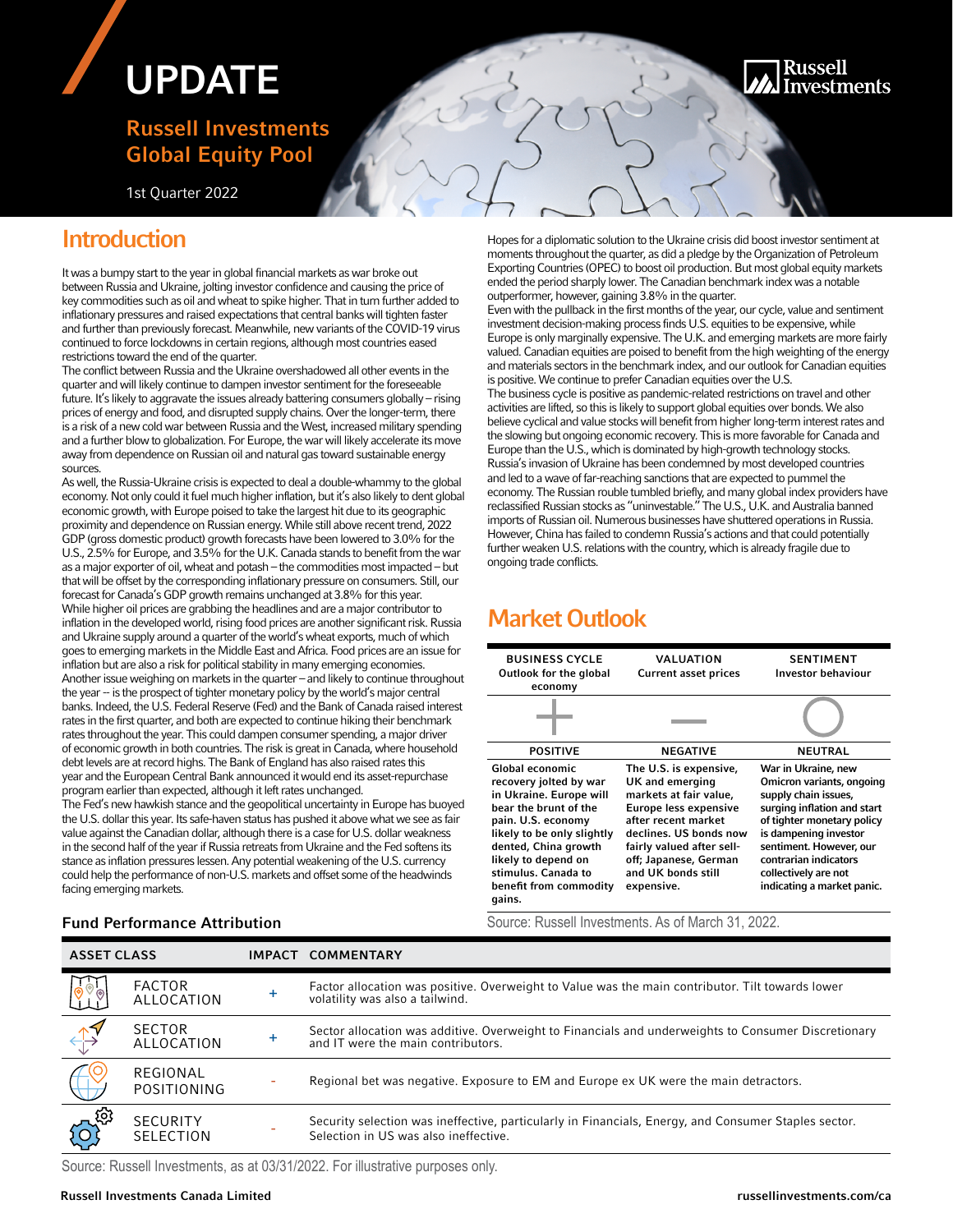

# Russell Investments Global Equity Pool

Positioning strategies are customized exposures directly managed by Russell Investments for use within the total portfolio. Used in conjunction with third party active managers, positioning strategies allow our portfolio managers to seek excess return and manage portfolio risk by giving them the ability to fully reflect our strategic and dynamic insights with integrated liquidity and risk management. Sub-advisers are current as of March 31 2022. Russell Investments has the right to engage or terminate a subadviser at any time and without notice

| <b>ASSET ALLOCATION</b>                                                                            | Q <sub>1</sub> | Q4       |  |  |  |
|----------------------------------------------------------------------------------------------------|----------------|----------|--|--|--|
| <b>REGION EXPOSURES</b>                                                                            |                |          |  |  |  |
| Asia ex Japan                                                                                      | 1.35%          | $1.07\%$ |  |  |  |
| Australia/New Zealand                                                                              | 2.28%          | 1.78%    |  |  |  |
| Canada                                                                                             | 3.59%          | 3.15%    |  |  |  |
| <b>Emerging Markets</b>                                                                            | 1.86%          | 2.15%    |  |  |  |
| Europe ex UK                                                                                       | 14.14%         | 15.61%   |  |  |  |
| Japan                                                                                              | $6.53\%$       | 6.29%    |  |  |  |
| UK                                                                                                 | 3.95%          | $3.99\%$ |  |  |  |
| <b>United States</b>                                                                               | 66.30%         | 65.97%   |  |  |  |
| <b>SECTOR EXPOSURES</b>                                                                            |                |          |  |  |  |
| <b>Communication Services</b>                                                                      | $9.12\%$       | $9.32\%$ |  |  |  |
| <b>Consumer Discretionary</b>                                                                      | $9.51\%$       | 10.33%   |  |  |  |
| <b>Consumer Staples</b>                                                                            | 6.89%          | 6.65%    |  |  |  |
| Energy                                                                                             | $4.27\%$       | $3.65\%$ |  |  |  |
| <b>Financials</b>                                                                                  | 18.34%         | 18.61%   |  |  |  |
| <b>Health Care</b>                                                                                 | 14.56%         | 14.44%   |  |  |  |
| Industrials                                                                                        | 9.04%          | 8.66%    |  |  |  |
| Information Technology                                                                             | 21.51%         | 21.59%   |  |  |  |
| Materials                                                                                          | 3.56%          | 3.64%    |  |  |  |
| <b>Real Estate</b>                                                                                 | $1.47\%$       | 1.53%    |  |  |  |
| Utilities                                                                                          | 1.73%          | $1.57\%$ |  |  |  |
| Source: Russell Investments. Data as of March 31, 2022.<br>Married add to 1000/ directs as well as |                |          |  |  |  |

May not add to 100% due to rounding.

#### Fund Positioning and Outlook

The Russell Investments Global Equity Pool (the Fund) returned -6.34% over the first quarter as the escalation of Russia's invasion of Ukraine weighed on markets. As major producers of oil/gas and wheat, the likely supply disruptions tied to the invasion added further to inflationary pressures, with metals markets and other key agricultural commodities also affected. The Us Federal Reserve System and several other central banks around the world announced more "hawkish" policy measures to hopefully ease inflationary pressures without triggering a recession. The fund's performance was very strong leading up to the invasion, before giving back modestly, albeit still outperforming the benchmark. From a factor standpoint, overweight Value was the largest contributor while exposure to Low Volatility also benefited the fund's performance. Our off-benchmark exposure to emerging markets detracted during the quarter. In terms of manager performance, Value strategies (Wellington International Contrarian Value & Sanders) along with our Positioning strategy performed best, while Growth strategies lagged over the quarter. We took steps to moderate the Value exposure within the fund, allocating back to our Growth managers.

Inflation and risk of recession are key risks. These were juxtaposed with more encouraging signs of resiliency in the global economy, supported by strong employment data and continued strong corporate earnings. These continue to support a more constructive view. The disruptive effects of the invasion are hopefully transitory in nature and, for the meantime, may delay or diminish the threat to markets from more immediate and aggressive central bank policy tightening—and, perhaps most worrisome, a policy misstep. In combination, markets are likely to remain volatile in the near-term on policy, inflation and geopolitical developments.

#### SUB-ADVISER CHANGES

There were no sub-adviser changes during the period.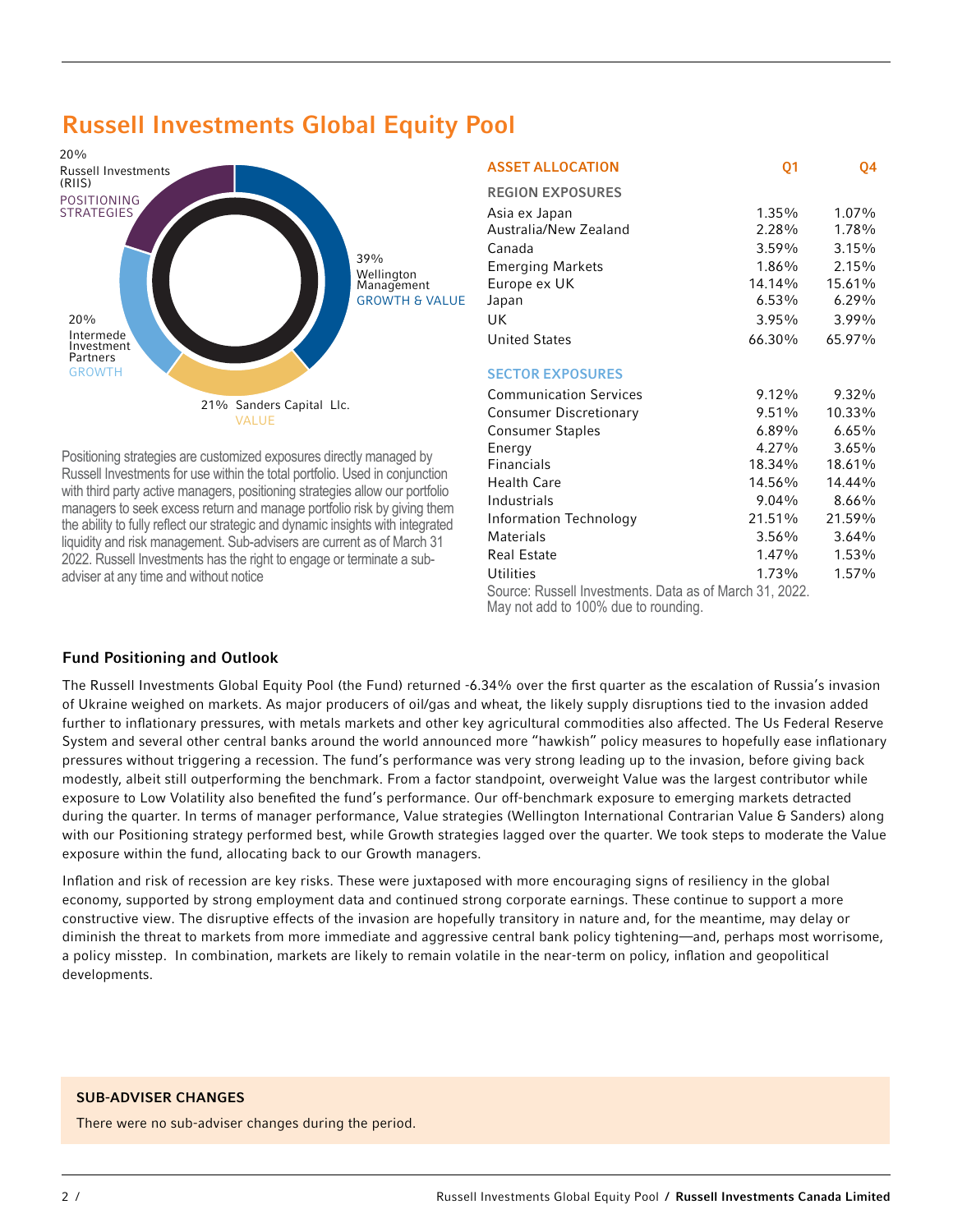# Russell Investments Global Equity Pool

(Series F)



Source: Russell Investments. As of March 31, 2022.

Series F is fee-for-service and as such, the performance shown does not include the fee paid by the investor to the dealer that would have reduced returns

#### SUB-ADVISER SPOTLIGHT

#### INTERMEDE INVESTMENT PARTNERS LTD.

Intermede was added to the Global Equity Pool in December 2019 and is a non-discretionary manager in the Fund. Barry Dargan is the portfolio manager for the strategy.

The company focuses on stocks that are secular growers with some aspect of new innovation that the market has yet to price in and looks for good top line growth and earnings growth, ideally with attractive return on equity, further margin expansion potential and strong free cash flow. Intermede also demands a greater discount on cyclical stocks which provides flexibility with an overall higher quality, lower volatility portfolio.

#### Russell Investments' sub-adviser analysis

Russell Investments believes Intermede provides compelling stock selection skill within the high quality, sustainable growth segment of the market. This approach has historically provided solid and stable excess returns that diversifies well with the other managers in the Fund.

Intermede is currently at an attractive point in its lifecycle, with low assets, high quality ownership of the firm by the investment team and autonomy of its investment professionals. Russell Investments has high confidence in lead portfolio manager, Barry Dargan, and the team of highquality investment analysts. The strategy is expected to perform well when growth is being rewarded and be challenged in periods where higher risk stocks are rewarded or when value factors are rewarded.



#### Location: London, UK

**Strategy: Research-intensive** and fundamental bottom-up approach to global equity

Number of holdings: 20-60

Capitalization level: All cap

Sub-style: Growth